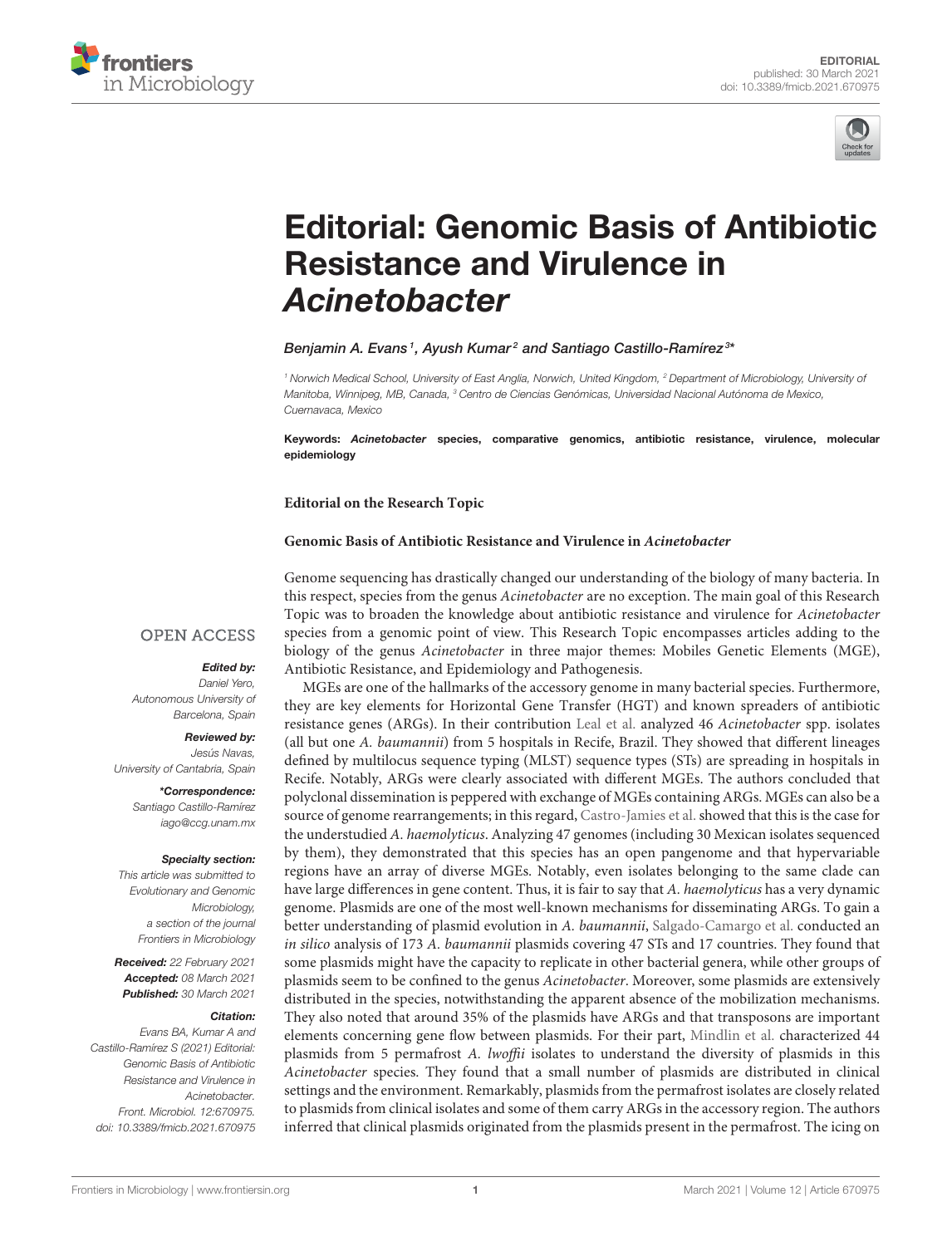the cake is the study by [Ghaly et al.](https://doi.org/10.3389/fmicb.2020.605952) They studied 21 multidrug resistance mega-plasmids (present in 11 Acinetobacter spp.) sampled from diverse locales across the world. They demonstrated that plasmids sampled within the same region are often distantly related in terms of the core-genome; however, they are much more similar concerning the accessory genome. Importantly, they also determined that plasmids from different geographic areas are enriched in regionspecific functional capacities. Importantly, these plasmids encode 221 ARGs conferring resistance against 13 drug classes. The authors concluded that mega-plasmids are spreaders of ARGs. Collectively, the above studies clearly show that MGEs in Acinetobacter have a very important role in spreading multidrug resistance phenotypes. Beyond that, these and others studies suggest that MGEs in Acinetobacter species significantly contribute to the acquisitions of genes required for functions under different living conditions.

Acinetobacter baumannii displays an impressive capability to resist the action of antibiotics. It uses a combination of intrinsic and acquired mechanisms to gain antibiotic resistance. In this issue half a dozen manuscripts describe some of these resistance mechanisms. Efflux of antibiotics, mediated by RND efflux pumps, is an important means of intrinsic resistance in Gram-negative bacteria. Antibiotic resistant A. baumannii isolates are reported globally and this is highlighted in the collection of manuscripts in this issue. [Roy et al.](https://doi.org/10.3389/fmicb.2021.602724) describe a 7 year study from India where antibiotic resistance mechanisms were evaluated in neonatal septicaemia A. baumannii isolates. Worryingly, they found more than 90% of the isolates were resistant to fluoroquinolones (FQ). This resistance was associated primarily with mutations in the target genes, as more than 90% of the FQ resistant isolates carried mutations in gyrA and parC. They found widespread overexpression of efflux pumps, in particular that of AdeABC. This concerning finding highlights the prevalence of FQ resistance in A. baumannii and also underscores the fact that multiple resistance mechanisms in combination contribute to the reduced susceptibility of A. baumannii. Three additional manuscripts describe mobile resistance elements in A. baumannii. These studies come from three different continents highlighting the global spread of A. baumannii. [Cerezales et al.](https://doi.org/10.3389/fmicb.2020.00919) studied the mobile genetic elements in three multidrug resistant (MDR) isolates of A. baumannii from Bolivia. Large and diverse numbers of transposons, plasmids and resistance islands were discovered in these isolates. Alarmingly, some of these elements conferred resistance to carbapenems, antibiotics of last resort for the treatment of MDR A. baumannii. [Ayibieke et al.](https://doi.org/10.3389/fmicb.2020.587398) report carbapenem resistant Acinetobacter spp. from Ghana. This study is significant since there is limited data on carbapenem resistant Acinetobacter from sub-Saharan Africa. The study highlights the importance of surveillance to better understand the antibiotic resistance patterns in Acinetobacter from hospital settings. Xanthopoulou et al. report an A. baumannii [isolate from northern Spain that](https://doi.org/10.3389/fmicb.2020.589253) harbors  $bla_{NDM-6}$ . A number of variants of  $bla_{NDM-6}$  have been reported in various pathogens including A. baumannii. Critically, the  $bla<sub>NDM−6</sub>$ -carrying isolates reported in this study came from a patient who traveled to northern Spain following a medical procedure carried out in Northwest Africa. This leads to the possibility that  $bla_{NDM-6}$ -harboring A. baumannii are perhaps present beyond northern Spain. While the majority of studies on Acinetobacter spp. focus on A. baumannii, there is increasing appreciation of the fact that non-A. baumannii isolates can be quite significant in clinical settings. Two other studies in this issue touch upon the growing clinical relevance of non-A. baumannii isolates. [Zhang et al.](https://doi.org/10.3389/fmicb.2020.01134) describe an isolate of A. pittii isolated from Zhejiang Province in China. This isolate carried bla<sub>OXA−499</sub>, bla<sub>OXA−826</sub>, and bla<sub>ADC−221</sub> genes, but is susceptible to imipenem and intermediately susceptible to meropenem. They were able to isolate an imipenem-resistant mutant of this isolate under selective pressure. This allowed them to characterize the mutations in  $bla_{\text{OXA}-499}$  that confer resistance to carbapenems, thus showing the potential of A. pittii isolates to develop carbapenem resistance if they carry a bla<sub>OXA−499</sub> gene. In a different paper, [Lee et al.](https://doi.org/10.3389/fmicb.2020.584789) show that overexpression of AdeABC in clinical isolates of A. nosocomialis is correlated with reduced susceptibilities to tetracyclines tigecycline, omadacycline, and eravacycline. This study further highlights the importance of efflux pumps in reduced susceptibility of bacteria such as A. nosocomialis to novel antibiotics.

One of the key components that contributes to the success of A. baumannii as an antibiotic-resistant pathogen is its complement of outer membrane proteins. In their mini-review, [Uppalapati et al.](https://doi.org/10.3389/fmicb.2020.589234) discuss the latest research on the roles of the outer membrane proteins OmpA, CarO, and OprD as virulence factors and in altering membrane permeability in A. baumannii. They conclude that the evidence to date suggests a major role for outer membrane proteins in host interaction, infection, and surviving antibiotic exposure, but that significant gaps in our knowledge remain. In addition to the outer membrane, the capsule of A. baumannii is thought to be important for infection. To investigate this, [Loraine et al.](https://doi.org/10.3389/fmicb.2020.00548) examined nearly 200 clinical isolates from three hospitals in Thailand. While isolates belonging to International Clone (IC) 2 predominated, a large number of isolates from very diverse STs were identified. Intriguingly, they found a correlation between the thickness of capsule being produced and serum resistance but were not able to determine the reason for the differences in capsule production between strains. This highlights the potential role of the capsule in infections with A. baumannii but shows that there is still much to learn about capsule variability, production, and function. Understanding the variation between the major clonal lineages of A. baumannii, and the implications of this, are a major goal of current research. To this end, [Mancilla-Rojano et al.](https://doi.org/10.3389/fmicb.2020.576673) carried out a study of Acinetobacter isolates collected between 2015 and 2017 from a children's hospital in Mexico. A high proportion of the isolates were either MDR (44%) or extensively drug resistant (11%) and were spread across a diverse range of 27 different STs. Interestingly, they report nine instances of more than one ST causing infection in the same patient. Clonal complex (CC) 79 was the most prevalent (27% of isolates), which belongs to IC5. It has recently become apparent that the major epidemic lineages in Latin America are not IC1 and IC2, but are IC4, IC5, and IC7. There are very few detailed studies focussing on these strains, and therefore the study by [Nodari et al.](https://doi.org/10.3389/fmicb.2020.584603)